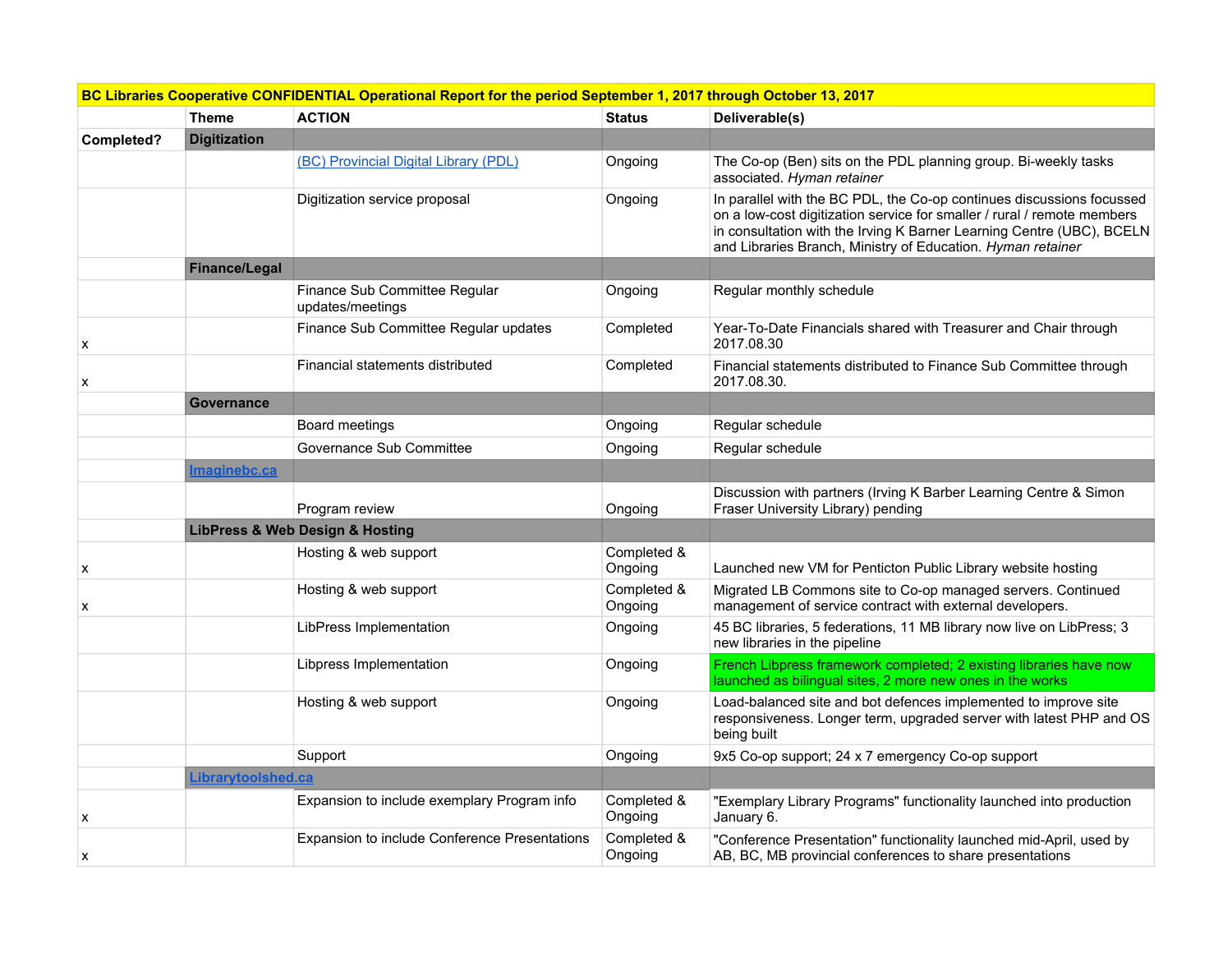|   | Redesign Project                                                   | Ongoing                | Mobile theme being redeveloped in house as initial work by contractors<br>did not meet rewquirements for use with mobile devices.                                                                                                                                                                                                                                                                                    |
|---|--------------------------------------------------------------------|------------------------|----------------------------------------------------------------------------------------------------------------------------------------------------------------------------------------------------------------------------------------------------------------------------------------------------------------------------------------------------------------------------------------------------------------------|
|   | <b>Usage Reporting</b>                                             | Ongoing                | Based on new site design and incorporation of piwik into the new<br>theme, detailed reports about resource usage, including individual<br>downloads, being developed for next partners meeting October 26,                                                                                                                                                                                                           |
|   | Content growth & community participation                           | Ongoing                | Quarterly Co-op facilitated calls with 4-Province committee                                                                                                                                                                                                                                                                                                                                                          |
|   | Licensing - BC & Manitoba Licensing Consortium Inc (MLCI)          |                        |                                                                                                                                                                                                                                                                                                                                                                                                                      |
| х | (BC) Association of BC Book Publishers & BC<br><b>Books Online</b> | Completed &<br>Ongoing | Continuing to promote the BC book publishers newsletter to interested<br>libraries; exploring opportunities to cross-promote & access ABPBC<br>titles.                                                                                                                                                                                                                                                               |
|   | (BC) New LBFG Chair                                                | Completed &<br>Ongoing | Current chair, Jay Peters, in place. Two year term ends May 2018, so<br>beginning work on identifying new chair.                                                                                                                                                                                                                                                                                                     |
|   | (BC) Product Renewals                                              | Ongoing                | In September-October timeframe, 3 product renewals completed and 2<br>in process for British Columbia. Two new Mango subscribers.                                                                                                                                                                                                                                                                                    |
|   | (MLCI) Product Renewals                                            | Ongoing                | In September-October timeframe, continue to work on the large Ebsco<br>renewal, 2 renewals complete, 2 pending.                                                                                                                                                                                                                                                                                                      |
|   | (BC) Licensing BFG Meeting                                         | Ongoing                | LBFG Meeting held Oct 12, 2017. Next one scheduled for Dec 7 2017                                                                                                                                                                                                                                                                                                                                                    |
|   | (BC) New product evaluation & pricing                              | Ongoing                | New products for LBFG: Libraries continue to evaluate language<br>learning products. Investigating the following products for potential<br>licenses: Kanopy Streaming, Niche Academy, DiscoverLocal from<br>Demco, HR Downloads, Metrix Learning, CountryWatch, Transparent<br>Languages, Pronunciator, ACF Disney Products, SimplyE. All to be<br>included on member survey to select three for consortial pricing. |
|   | (MLCI) New product evaluation & pricing                            | Ongoing                | Two new Zinio/OneClick libraries added to shared Manitoba account<br>launched Aug 1, 2017. Working on rolling out new access URLs to all<br>Zinio subscribers for the new integrated app.                                                                                                                                                                                                                            |
|   | (BC) BC Books and Self Publishing platform                         | Ongoing                | Investigating the 5 vendors of Odilo, Biblioboard, Cantook Station,<br>Bibliotheca Cloud and Overdrive as well as potential for building our<br>own in-house open source platform for a province-wide shared BC<br>Books and Self publishing platform. Working group established to<br>investigate options and make recommendations. We have received<br>pricing from 3 of the vendors.                              |
|   | (BC & MLCI) Support                                                | Ongoing                | 9x5 Co-op support; 24 x 7 emergency Co-op support                                                                                                                                                                                                                                                                                                                                                                    |
|   | (BC) Digital Resources Member Consultation                         | Ongoing                | Working group struck at the Oct LBFG, to prepare recommendations<br>regarding and ideal suite of digital resources. First meeting in<br>November.                                                                                                                                                                                                                                                                    |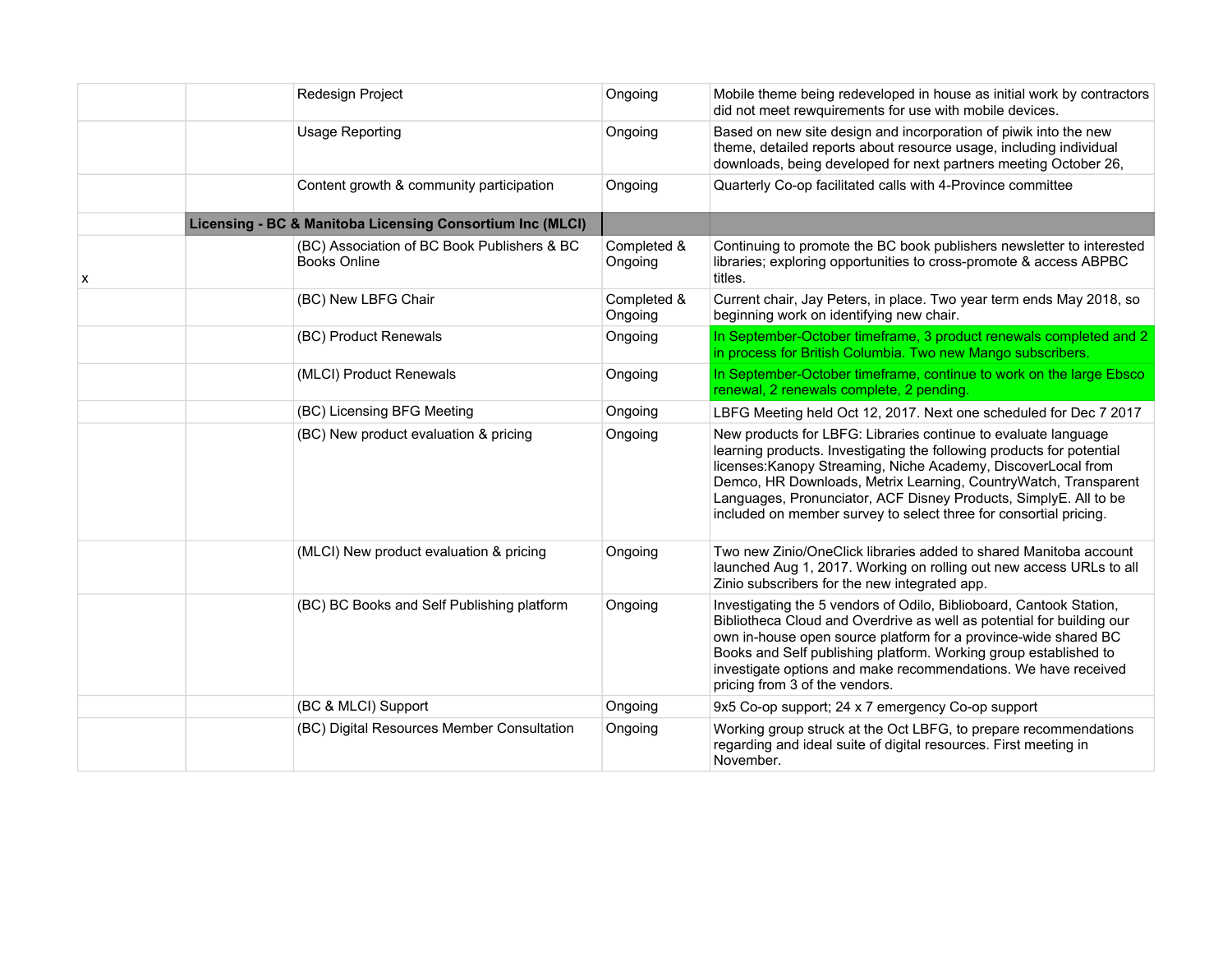|   | (BC) Library2go - shared Overdrive Collection           | Ongoing                | Overdrive Selections Committee met Oct 4. Review the remaining<br>budget and adjusted selectors' allotments for 2017. Allocated funds<br>towards selection of expired titles with patron holds. New site preview<br>made available to library staff, public rollout to start in late October.<br>Preparing renewal survey to OverDrive subscribers, suggestion to shift<br>more funds towards audiobooks.                                                                                                                                                                                     |
|---|---------------------------------------------------------|------------------------|-----------------------------------------------------------------------------------------------------------------------------------------------------------------------------------------------------------------------------------------------------------------------------------------------------------------------------------------------------------------------------------------------------------------------------------------------------------------------------------------------------------------------------------------------------------------------------------------------|
| x | (BC) Ebook and Digital Content Summit                   | Completed &<br>Ongoing | Completed annual Ebook and Digital Content Summit on June 16. Also<br>delivered a mini Ebook Summit at Beyond Hope in Prince George on<br>June 12.                                                                                                                                                                                                                                                                                                                                                                                                                                            |
|   | (BC) New License Product Selection Survey               | Ongoing                | Introduced a new process for selecting which products to pursue<br>consortial pricing. Twice annual licensing member survey to prioritize<br>new product options. First survey to be sent Oct 2017.                                                                                                                                                                                                                                                                                                                                                                                           |
|   | (BC) Authentication Support                             | Ongoing                | Discussion continues re: Co-op taking on authentication support for<br>Overdrive (and possibly Zinio/OneClick and Archambault French<br>eBooks - delayed by vendor, dates uncertain)                                                                                                                                                                                                                                                                                                                                                                                                          |
|   | (BC) Authentication Support                             | Ongoing                | Quotes provided to 4 new post-secs for ezProxy hosting                                                                                                                                                                                                                                                                                                                                                                                                                                                                                                                                        |
| X | (BC) Authentication Support                             | Completed              | Ported ezProxy server to provide access to Queen's Printers resources<br>from PLSB hosted servers to Co-op managed ones                                                                                                                                                                                                                                                                                                                                                                                                                                                                       |
| X | (BC) Authentication Support                             | Completed              | Implemented EZProxy service for Columbia Bible College                                                                                                                                                                                                                                                                                                                                                                                                                                                                                                                                        |
|   | Member & Stakeholder Engagement / Concern for Community |                        |                                                                                                                                                                                                                                                                                                                                                                                                                                                                                                                                                                                               |
| х | <b>Member Communications</b>                            | Completed &<br>Ongoing | Numerous service communiqués, emails, phone calls & webinars                                                                                                                                                                                                                                                                                                                                                                                                                                                                                                                                  |
| X | Stakeholder meetings                                    | Completed &<br>Ongoing | Province of BC (Initiative-based meetings relating to funding & Co-op<br>initiatives); Public Library Partner Advisory Group (Libraries Branch,<br>BC Library Association, Association of BC Public Library Directors, BC<br>Library Trustees' Association), National Network for Equitable Library<br>Service (NNELS); Evergreen Oversight Board.                                                                                                                                                                                                                                            |
| x | <b>Communications Plan</b>                              | Ongoing                | Staff Communications Committee meeting quarterly to operationalize<br>and further recommendations of Communications Action Plan<br>stemming from the Boldt Communications engagement & the Co-op<br>Strategic Plan.                                                                                                                                                                                                                                                                                                                                                                           |
|   | Stakeholder meetings                                    | Upcoming               | Province of BC; National Network for Equitable Library Service;<br>Realize Co-op; (BC) Provincial Digital Library, BC Co-op Association                                                                                                                                                                                                                                                                                                                                                                                                                                                       |
|   | National Network for Equitable Library Service (NNELS)  |                        |                                                                                                                                                                                                                                                                                                                                                                                                                                                                                                                                                                                               |
| х | Software Development                                    | Ongoing                | Internal development work completed to prepare for the National<br>Service Model, this also included the creation and translation of<br>several Access Agreement documents; NNELS MARC Exporter<br>project continues, it is in a semi-testing phase now, and prepartions<br>are being made to move infrastructure over to Production; change<br>made to Geolocation Database on used for NNELS metrics so Yukon<br>metrics are tracked more accurately -- Yukon data is solid;<br>enhancements made to Drupal so images can be used in content, and<br>links to public documents are allowed. |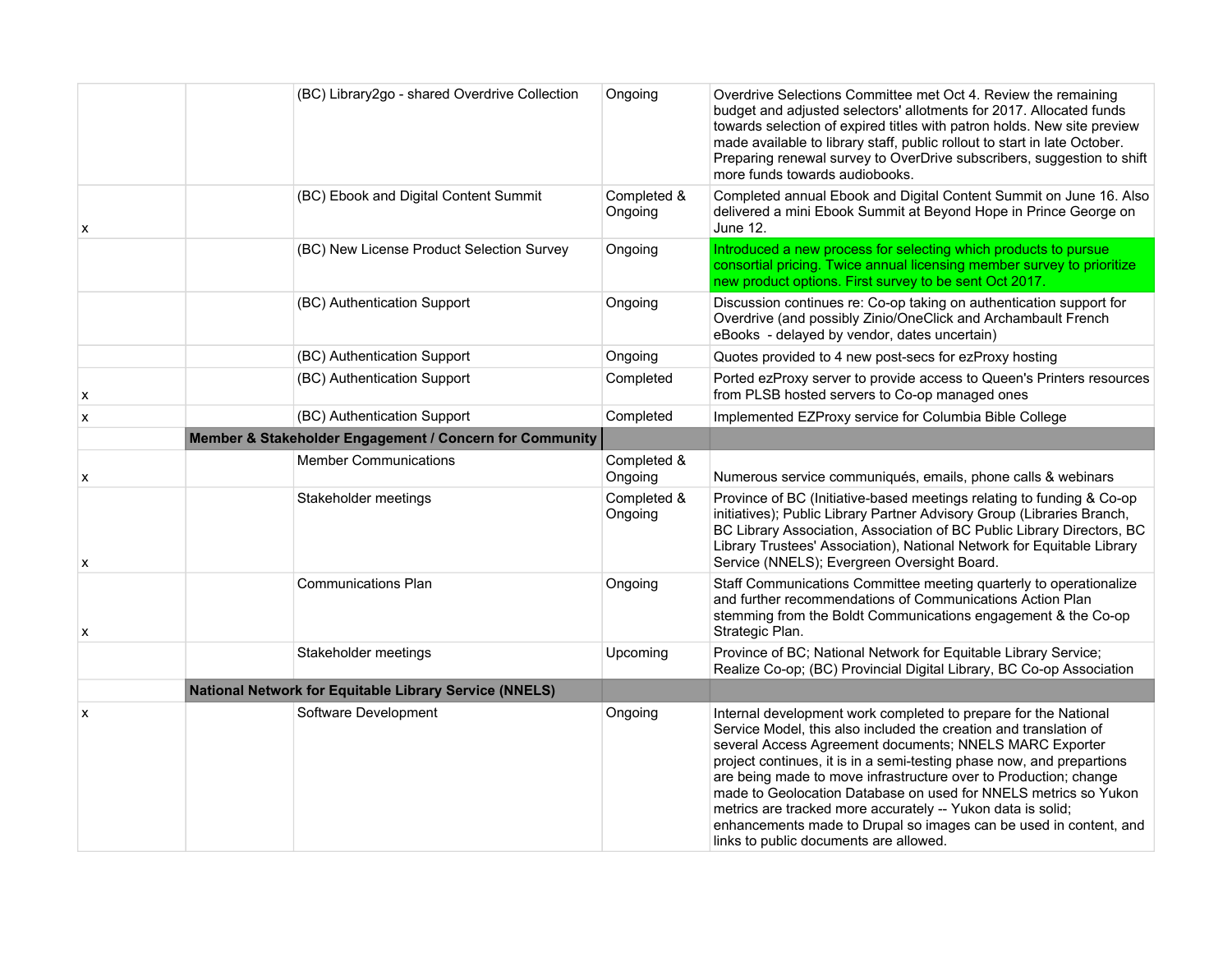| X | Implementations                     | Ongoing                  | <b>Brandon University (MB) launched</b>                                                                                                                                                                                                                                                                                                                                                                                                                           |
|---|-------------------------------------|--------------------------|-------------------------------------------------------------------------------------------------------------------------------------------------------------------------------------------------------------------------------------------------------------------------------------------------------------------------------------------------------------------------------------------------------------------------------------------------------------------|
| X | <b>Training &amp; Presentations</b> | Ongoing                  | Staff attended Diversity by Design conference in Toronto; presentation<br>on 'How to Record AudioBooks' at Northern Lights Conference (AB);<br>presentation on '10 Ways to Make Libraries More Accessible' at the<br>Rural Libraries Conference (AB).                                                                                                                                                                                                             |
| X | Content production                  | Ongoing                  | Produced the Scotiabank Giller Prize 2017 shortlisted and longlisted<br>titles; published 233 titles from Orca Books, including 44 excellent<br>fiction and non-fiction read-along titles (with synchronized audio<br>narration) for children; published 27 new EPUBs thanks to UBC Press,<br>includes lots of stimulating reads on Canadian LGBT and<br>environmental topics; started production of the Governor General<br><b>Literary Award Winner titles.</b> |
|   | Content coordination                | Completed &<br>Ongoing   | 3 new Production Assistants hired thanks to a grant from AB; MB<br>Production Centre is finishing up production with a few last titles, and<br>may potentially disband due to provincial budget shifts; NNELS is now<br>producing EPUB 3 with media overlays (synchronized audio), in<br>addition to DAISY 2.02, DAISY 3 and e-text. EPUB 3 is the successor<br>to the DAISY format;                                                                              |
| X | <b>Project Management</b>           | Completed and<br>Ongoing | No news on SPDD-P Grant; creating a NNELS Partner page -- working<br>with jurisdictions to get permission to use logos, and have permission<br>from our international partner, Vision Australia, to use logo.                                                                                                                                                                                                                                                     |
| X | <b>Operational Call</b>             | Ongoing                  | Monthly call of jursidictional operational representatives; last call was<br>October 17, next call is TBD.                                                                                                                                                                                                                                                                                                                                                        |
| X | Jurisdictions call                  | Ongoing                  | NNELS Funders meeting/strategic planning meeting in Winnipeg Oct<br>23 and Oct 24; staff in attendance for Strategic Planning.                                                                                                                                                                                                                                                                                                                                    |
|   | Communications                      | Ongoing                  | Social media presence; correspondence; new NNELS promotional<br>materials in English and French copy.                                                                                                                                                                                                                                                                                                                                                             |
|   | Regulatory environment              | Ongoing                  | NNELS National Network Model launched in Oct 2017: NNELS Service<br>will be extended nation-wide and users in non-participating provinces<br>will be able to access the NNELS Collection for free (NNELS<br>Connector and NNELS Production will be charged for if requested).<br>Supported and approved by NNELS Funders Group.                                                                                                                                   |
|   | Software Development                | Ongoing                  | Ongoing work in the MARC Export area of NNELS.ca                                                                                                                                                                                                                                                                                                                                                                                                                  |
|   | Operational Call                    | Ongoing                  | Monthly call of jursidictional operational representatives                                                                                                                                                                                                                                                                                                                                                                                                        |
|   | Jurisdictions call                  | Ongoing                  | Monthly call of jursidictional representatives (will resume in September)                                                                                                                                                                                                                                                                                                                                                                                         |
|   | Support                             | Ongoing                  | 9x5 Co-op support; 24 x 7 emergency Co-op support                                                                                                                                                                                                                                                                                                                                                                                                                 |
|   | <b>Operations / Systems</b>         |                          |                                                                                                                                                                                                                                                                                                                                                                                                                                                                   |
|   | Disaster Recovery                   | Ongoing                  | Successfully held 2nd Disaster Recovery Exercise, September 20th.<br>Report written detailing follow up steps.                                                                                                                                                                                                                                                                                                                                                    |
|   | <b>BCNet</b>                        | Ongoing                  | Facilitating access to Canada's Optical Research Advanced Network<br>for three members including the Co-op.                                                                                                                                                                                                                                                                                                                                                       |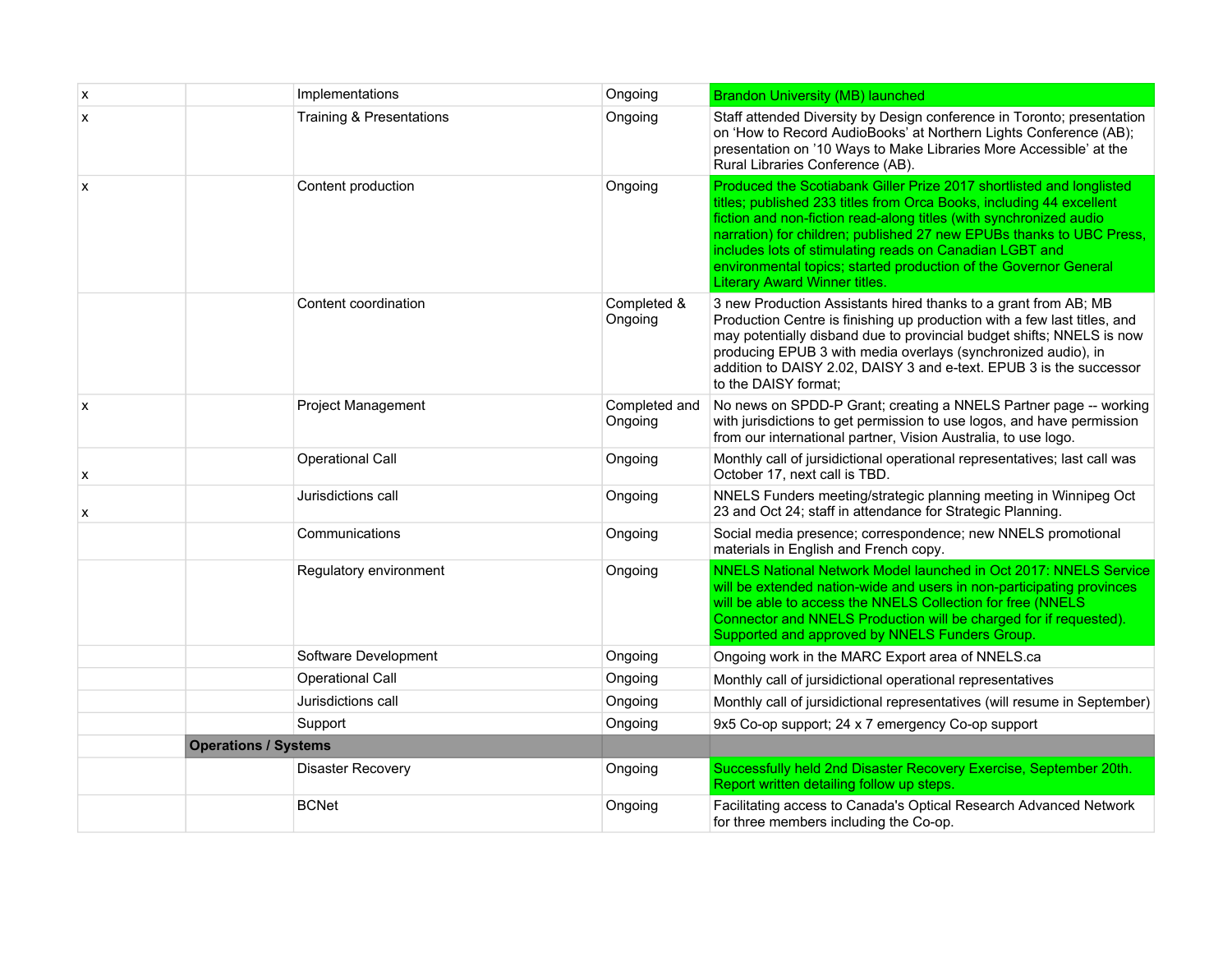|   |                   | Hardware                                                                | Completed              | New ganeti cluster hardware acquired & built providing VM capacity<br>well into 2019.                                                                                                                                                                                                                                                                                                                 |
|---|-------------------|-------------------------------------------------------------------------|------------------------|-------------------------------------------------------------------------------------------------------------------------------------------------------------------------------------------------------------------------------------------------------------------------------------------------------------------------------------------------------------------------------------------------------|
|   |                   | Connectivity                                                            | Completed &<br>Ongoing | Continued consulting with Ministry on connectivity and re-write of<br>Connectivity Survey to target all libraries, for circulation by Ministry in<br>October.                                                                                                                                                                                                                                         |
|   |                   | LibCloud                                                                | Ongoing                | Salt Spring Island Public Library pilot of the Co-op's cloud hosting<br>service continues. Researching alternative clients and models for<br>larger offering.                                                                                                                                                                                                                                         |
|   |                   | Staged Development and Codified Acceptance<br><b>Testing Procedures</b> | Ongoing                | Across all Co-op web properties, implementing a fully staged,<br>controlled development process involving cloned development and<br>staging servers, and replicable testing processes to pass before<br>changes are moved into production.                                                                                                                                                            |
|   |                   | Support                                                                 | Ongoing                | 9x5 Co-op support; 24 x 7 emergency Co-op support                                                                                                                                                                                                                                                                                                                                                     |
|   |                   | Documentation                                                           | Ongoing                | Extensive documentation efforts ongoing prompted by additional<br>requirements of the Co-op's Privacy & Security Management Plan<br>(PSMP).                                                                                                                                                                                                                                                           |
|   |                   | Managed Desktops                                                        | Ongoing                | Started very preliminary research into possibilities of a managed<br>desktop service for libraries.                                                                                                                                                                                                                                                                                                   |
|   | <b>Personnel</b>  |                                                                         |                        |                                                                                                                                                                                                                                                                                                                                                                                                       |
|   |                   | <b>Personnel Committee</b>                                              | Ongoing                | Personnel Committee is leading the effort to find a new ED for the<br>organization, with input from Governance and Finance, staff and<br>Board. Regular meetings throughout this period                                                                                                                                                                                                               |
|   |                   | Evaluating existing reporting structure                                 | Ongoing                | We now rely on cross-functional task groups to best support diversity<br>of member service offerings, cost-effectively per Strategic Plan;<br>reporting adjustments may be warranted going forward.                                                                                                                                                                                                   |
| x |                   | UofA SLAIS students                                                     | Completed &<br>Ongoing | With thanks to funding from AB Municipal Affairs, 2 UofA SLAIS<br>students were hired as NNELS Content Production Assistants                                                                                                                                                                                                                                                                          |
|   |                   | Management                                                              | Ongoing                | Monthly meetings; standing and new items                                                                                                                                                                                                                                                                                                                                                              |
|   |                   | Service Leads                                                           | Ongoing                | Bi-Monthly meetings of Co-op Service Leads, as a community of<br>practice. Standing and new items                                                                                                                                                                                                                                                                                                     |
|   |                   | New Office Space                                                        | Ongoing                | Co-op staff plan to bring forward a recommendation with costing to the<br>November Finance Committee.                                                                                                                                                                                                                                                                                                 |
|   | Sitka & Evergreen |                                                                         |                        |                                                                                                                                                                                                                                                                                                                                                                                                       |
|   |                   | Resource Sharing - Interlibrary Connect                                 | Ongoing                | 43 member libraries at over 60 branches continue to participate in<br>Interlibrary Connect (ILC). Whistler, Squamish and Pemberton have<br>been operating their local resource sharing zone (staff-initiated holds<br>only for now) since October 2016. Staff are following up on report to<br>Libraries Branch to encourage remaining Sitka public libraries to<br>participate in wider BC ILC zone. |
|   |                   | Sitka Community calls                                                   | Ongoing                | Polling and planning for November Sitka Business Function Group call.                                                                                                                                                                                                                                                                                                                                 |